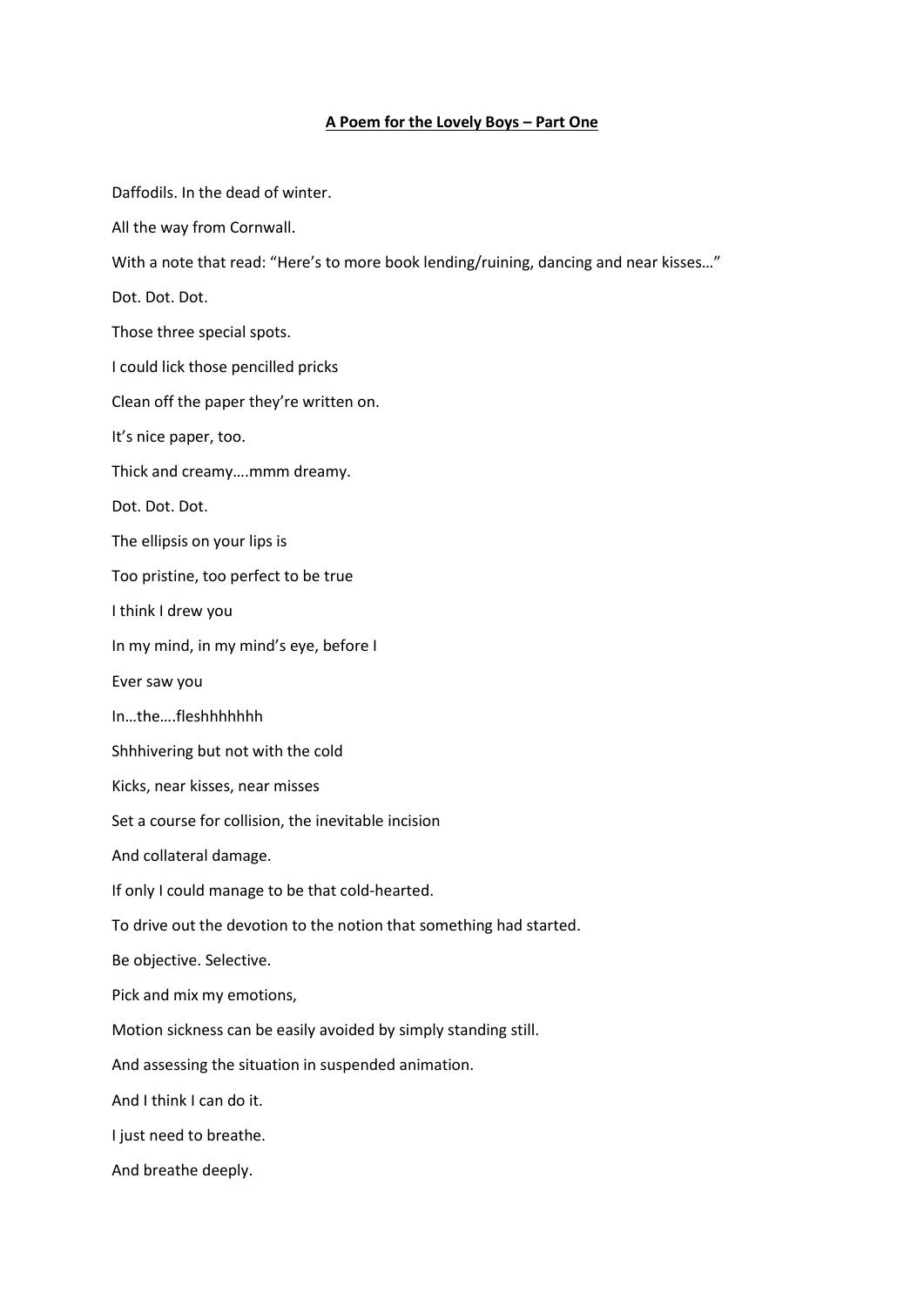One.

The sound of water under the bridge. Of Saturday night students on the slipway as we slip away into each other's finger tips.

Thank God for zips….and short skirts.

Two.

You. The night air on your ears, on my toes, on the pressure as it grows.

"There was a point back there where I thought I might pop", you said

Said I, "I think I actually did."

Three.

The smell of daffodils in winter.

Four.

"I'm so far away from wanting this to be more

Than what it is right now."

You said, when we were bodies on the bed.

"This, right here, is perfect."

Dot.

Dot.

Dot.

## **A Poem for the Lovely Boys – Part Two**

| How dare you?                                                             |
|---------------------------------------------------------------------------|
| How dare you make me feel a fool?                                         |
| How dare you raise me, praise me on your gold-plate cock-shaped pedestal, |
| So tall.                                                                  |
| Then drop me when you're done.                                            |
| Like a used condom.                                                       |
| Well, I tell you I'm a bomb                                               |
| So drop me.                                                               |
| WellI could be                                                            |
| How dare you?                                                             |
|                                                                           |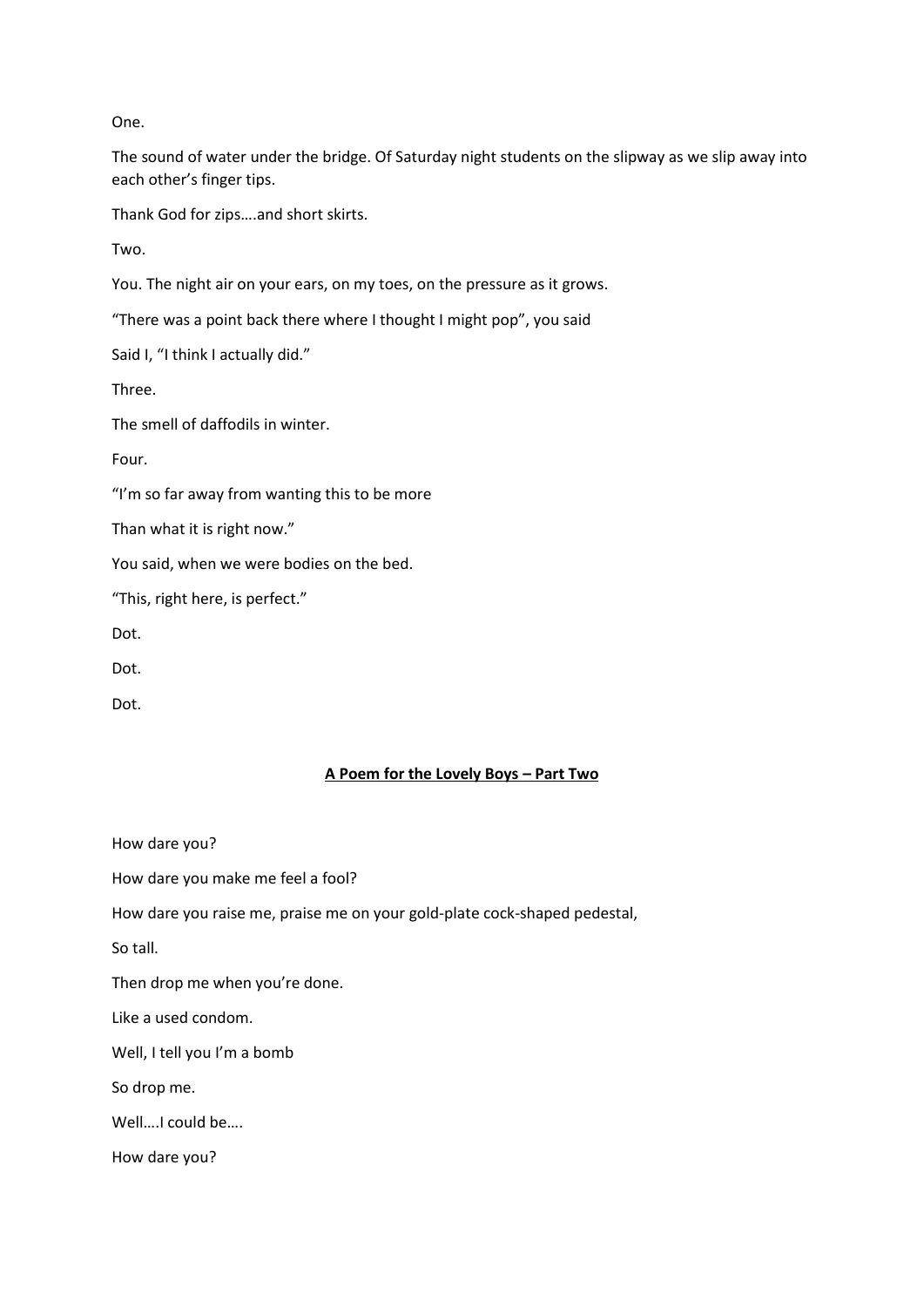How dare you cheat on your girlfriend with me? Make me worry what my mum would think of me? How dare you take me by my hand And stand In the dark dark night Out of her sight But knowing she's there, somewhere, And touch my hair And kiss me. Then drink whiskey By yourself in a bar After breaking up with her Like some love-lorn cowboy. Then call me again and again And turn up on my doorstep with daffodils That same night. OK, so I might Have kissed you back. It takes two. It was me and it was you. I might have said yes. When it became clear that something had shifted and the air between us became congested and you suggested that we leave the pub together. I might have said yes. Instead of, "No thanks. Go home. Sort your shit out, then come back to me and we'll see where we stand." And I might

Have fallen for you.

It's true.

I fell for it.

Hook, line and sinker.

Blinkered by the bollocks of, "I'm a hopeless romantic!"

When really what you meant was, "I follow my dick!"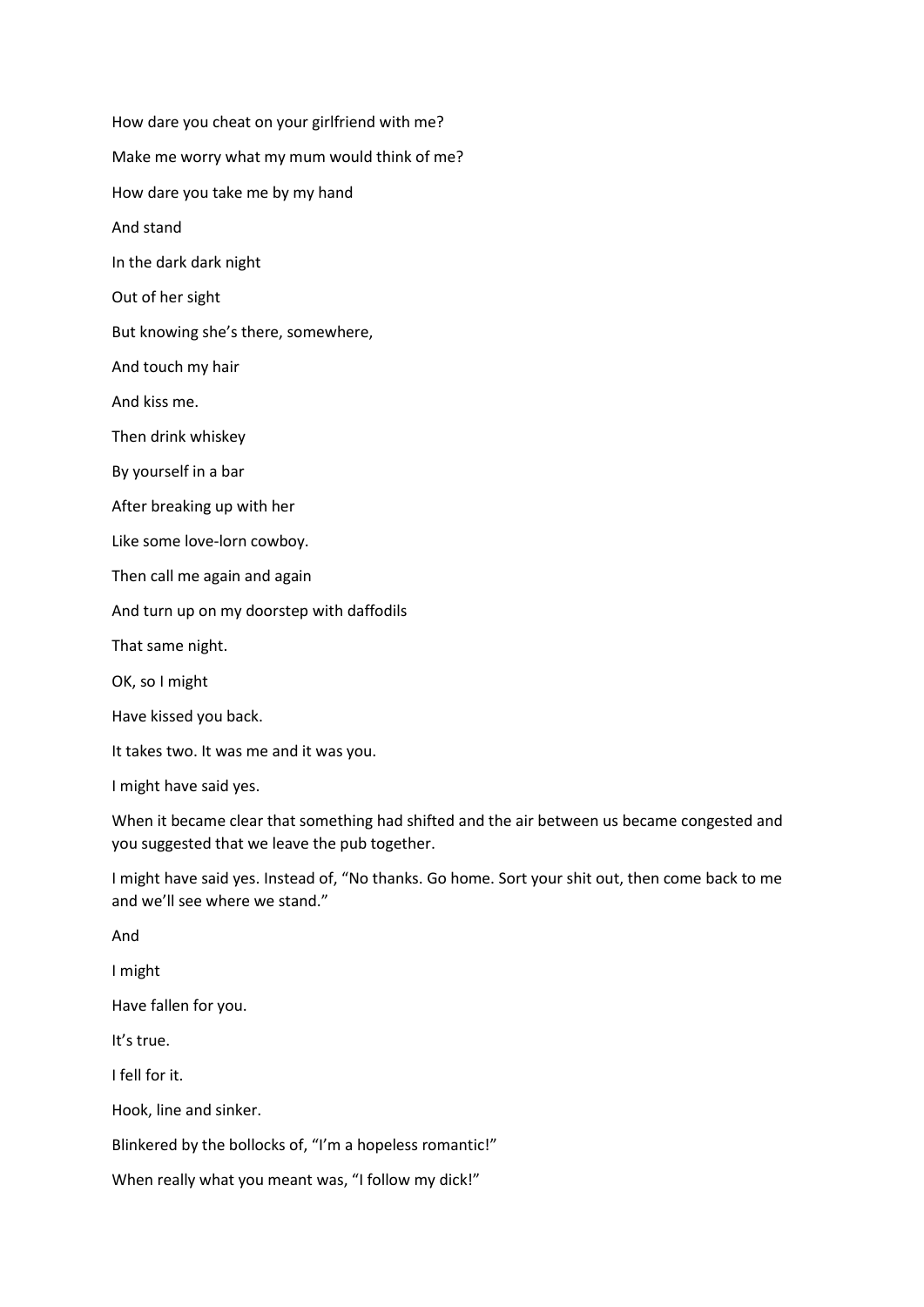How dare you? How dare you lead me on your merry little dance While you crawled to the call of the contents of your pants Into the bed, Into the head Of yet another wonderful woman. Who, by the way, I hope you've told about me. Had the decency To explain, to respect, That she, like me, like the woman I came after Is not your puppet and you are not our master Even though you may not have noticed the strings That were strung From the moment that we hung Our hearts, or at least our private parts, On the line together. As lovers, as friends, as people. How dare you? How dare you ask to crash at my house in return for a beer when you've been for two weeks beside her? You say you're "in a pickle", well that tickles me, and you should know by now that I prefer cider. How dare you? How dare you? How *very* dare you? You dare, I think, Not because you don't care. Because you do. You are not unkind. In fact, you're lovely. Everyone says so. And I meant what I said when I said that you…glow.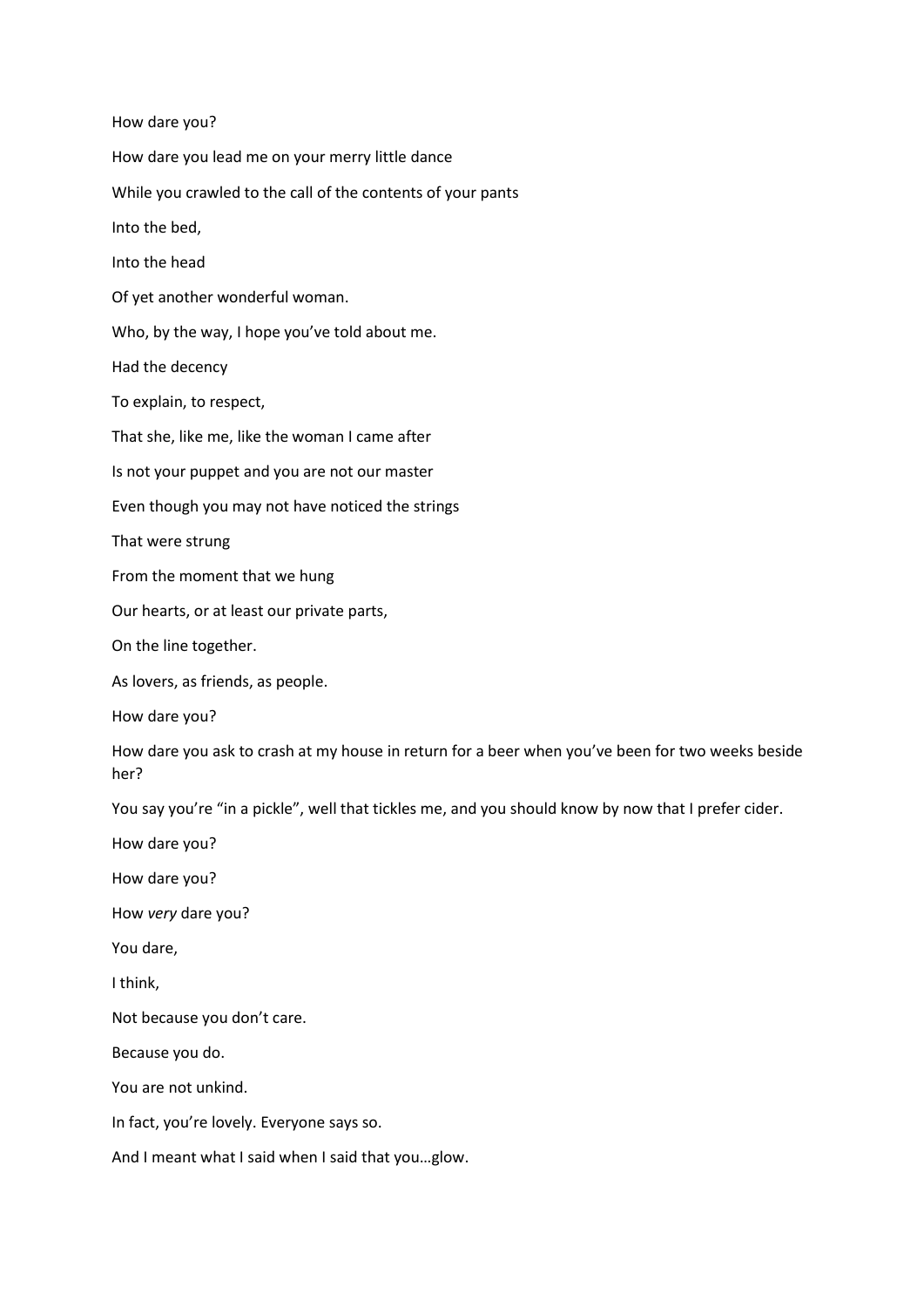So no, you are not unkind.

But your mind

Has been moulded in the image of men for whom passion is power and feeling is freedom

They just never told you how to talk about it.

How to explain your pain to the people who feel the impact of your emotions.

You're a thoroughly modern man.

Who follows his heart.

Who vents his vulnerability through the ventricles of art.

You've read your Grayson Perry (in fact you leant me your book).

You're well versed in the propensity for toxic masculinity

But yet you seem to me to be Prince Charming of Hypocrisy.

I don't know, I don't want to be petty.

Maybe it's actually all this anger that's toxic…

But when you meet a girl who's pretty

Well you stick to us like BOSTIK.

So spare a thought for the others. For the lovers that you leave in your wake, as you toss in the torrent of your enlightened state.

Those phenomenal women,

Who you leave behind.

Those sisters of mine,

Who you just can't resist.

We may be kind,

And we may understand.

But we still have time to play our hand.

And unfortunately for you,

Like the elephant, the matriarch, queen of the savannah,

We may forgive,

But we never forget.

So grow up. Get some manners. And show some respect.